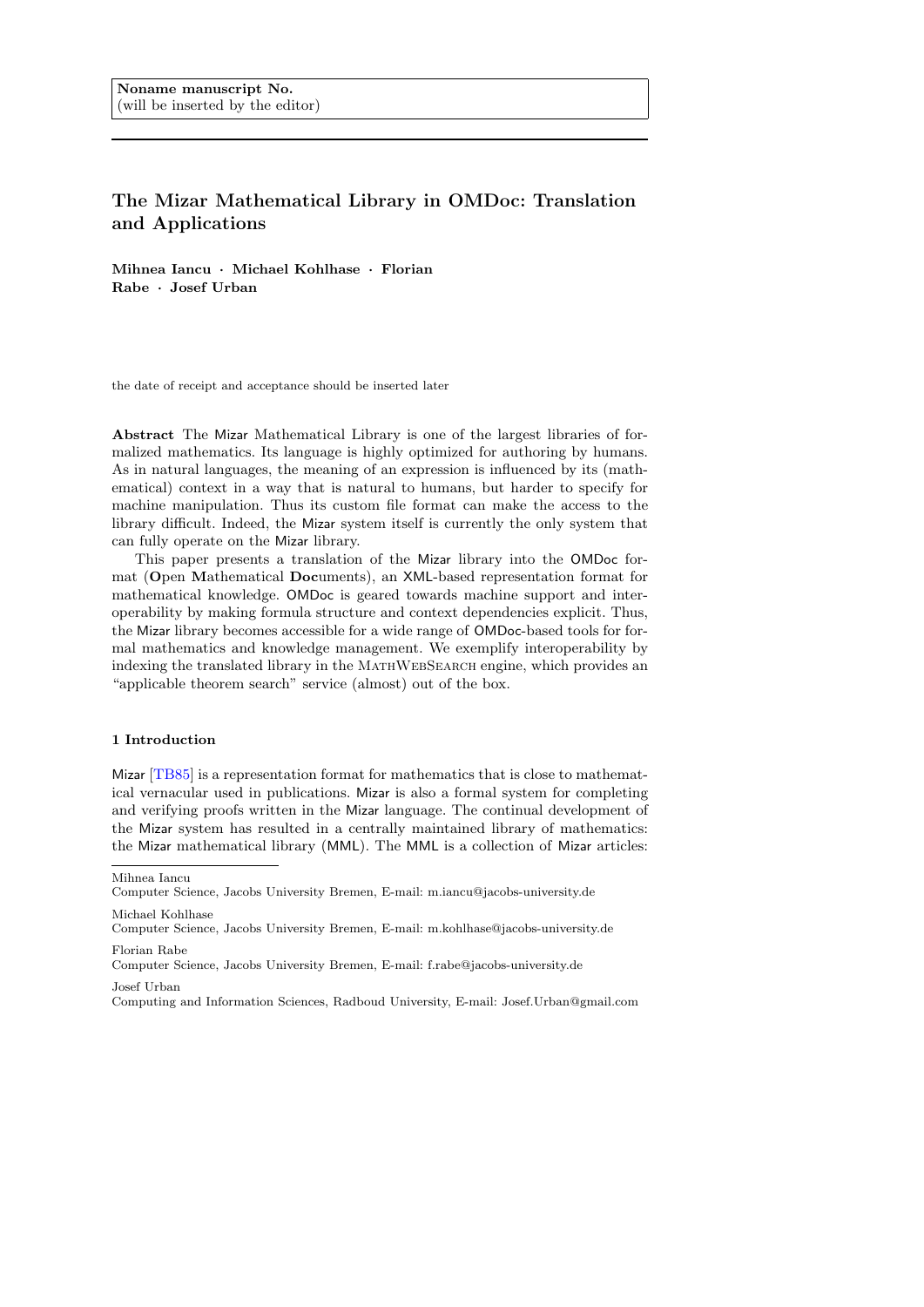text-files that contain definitions, theorems, and proofs. Currently the MML (version 4.166.1132) contains over 1000 articles with over 50000 theorems and over [1](#page-1-0)0000 definitions.<sup>1</sup> Introductory information on Mizar and the MML can be found in [\[TR99\]](#page-11-1) and [\[Wie99\]](#page-11-2). For the rest of this paper, we assume that the reader is at least superficially familiar with these basic texts.

The Mizar language is based on Tarski-Grothendieck set theory [\[Try90\]](#page-11-3) formal-ized in (unsorted) first-order logic.<sup>[2](#page-1-1)</sup> In addition, Mizar provides a very expressive and flexible type system that features dependent types as well as predicate restrictions [\[Ban03\]](#page-10-0). The Mizar language — in particular the type system and the input syntax — are highly optimized for authoring by humans. Consider for instance the following theorem:

#### for A being set holds

A is finite iff  $ex f$  being Function  $st$  rng  $f = A$  & dom  $f$  in omega

For a skilled mathematician this can be almost read and understood without Mizarspecific training. The downside of this is that the Mizar system is currently the only system that can fully operate on the Mizar library, and as a consequence, many feel that the Mizar library is locked up in a custom file format that excludes it from the methods and tools developed in the mathematical knowledge management (MKM) communities.

In this paper, we show how he have remedied this situation by describing and implementing a translation of the MML into the OMDoc/LF language. OMDoc (Open Mathematical Documents [\[Koh06\]](#page-11-4)) is an XML-based representation format for mathematical knowledge geared towards making formula structure and context dependencies explicit for machine support. OMDoc is parametric in the underlying logical formalism, and we use its instantiation with the Edinburgh Logical Framework (LF, [\[HHP93\]](#page-11-5)) to formally define the Mizar language.

This Mizar to OMDoc transformation completely rethinks the information architecture and indeed enhances the OMDoc language design in the process.

Our translation satisfies three requirements that are as indispensable for interoperability as they are hard to combine: (i) it preserves the human-oriented structure of Mizar expressions and declarations, e.g., the type system is not coded out; (ii) it uses only the generic representational infrastructure of a simple framework language (OMDoc/LF in our case) so that further processing is possible without hard-coding any idiosyncrasies of Mizar; (iii) the result can be verified based on a formal representation of the Mizar syntax and semantics in LF.

In the next section, we discuss related translations, the new information architecture of ours and the concrete implementation. Details about the translation can be found in [\[IKR11\]](#page-11-6). In section [3](#page-7-0) we discuss interoperability and exemplify the tool support by integrating a novel search engine into a web-based frontend for Mizar formalization. Section [4](#page-9-0) concludes the paper.

Mizar [\[TB85\]](#page-11-0) is a representation format for mathematics that is close to mathematical vernacular used in publications. Mizar is also a formal system for completing and verifying proofs written in the Mizar language. The continual development of the Mizar system has resulted in a centrally maintained library of mathematics: the Mizar mathematical library (MML). The MML is a collection of Mizar articles:

2

<span id="page-1-0"></span><sup>1</sup> See <http://mmlquery.mizar.org/> for up-to-date statistics.

<span id="page-1-1"></span> $^{\rm 2}$  Technically, theorem schemes and the Fraenkel operator of Mizar slightly transcend firstorder expressivity, but the language is first-order in style.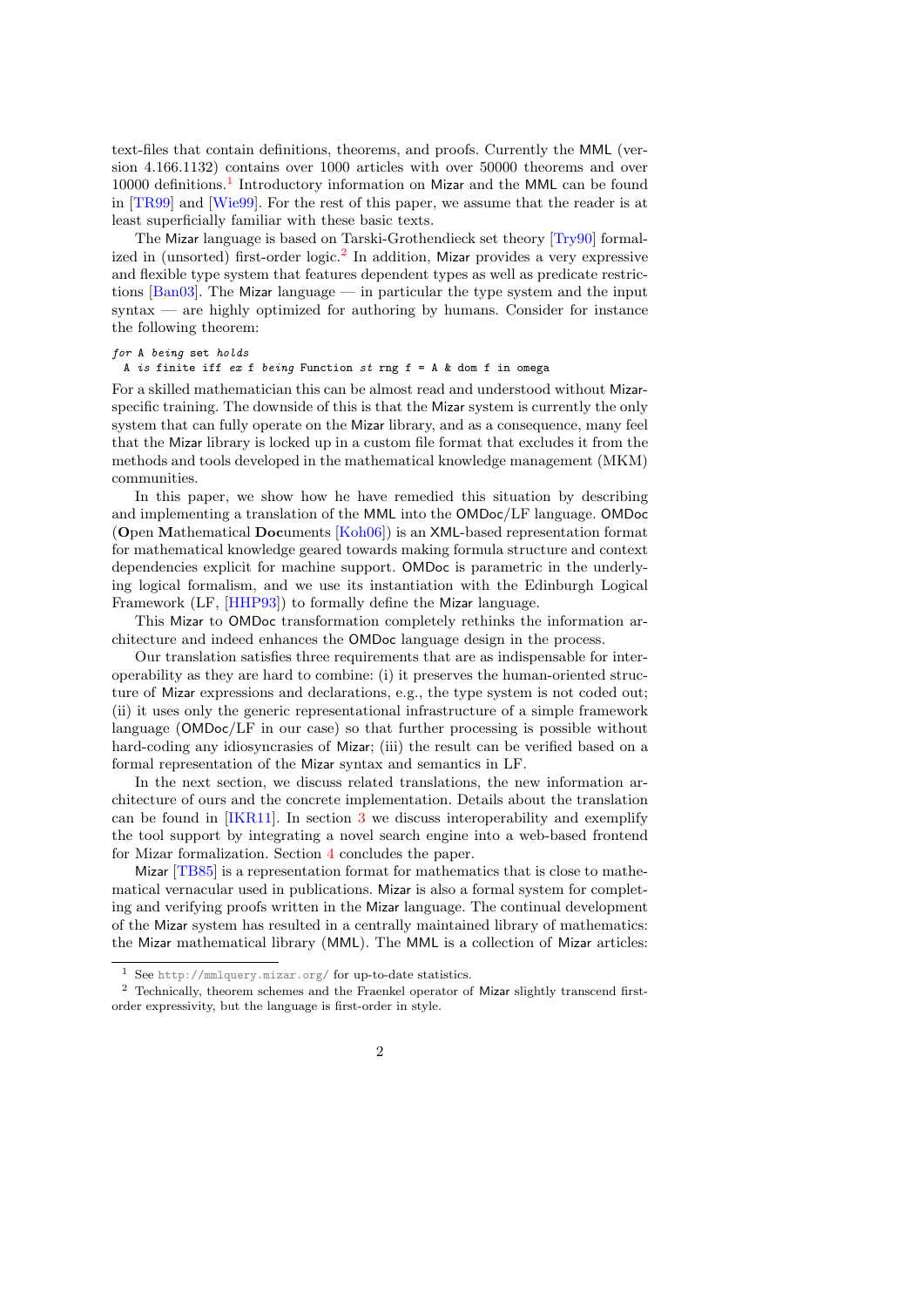text-files that contain definitions, theorems, and proofs. Currently the MML (version 4.166.1132) contains over 1000 articles with over 50000 theorems and over 10000 definitions.<sup>[3](#page-2-0)</sup> Introductory information on Mizar and the MML can be found in [\[TR99\]](#page-11-1) and [\[Wie99\]](#page-11-2). For the rest of this paper, we assume that the reader is at least superficially familiar with these basic texts.

The Mizar language is based on Tarski-Grothendieck set theory [\[Try90\]](#page-11-3) formal-ized in (unsorted) first-order logic.<sup>[4](#page-2-1)</sup> In addition, Mizar provides a very expressive and flexible type system that features dependent types as well as predicate restrictions [\[Ban03\]](#page-10-0). The Mizar language — in particular the type system and the input syntax — are highly optimized for authoring by humans. Consider for instance the following theorem:

```
for A being set holds
```

```
A is finite iff ex f being Function st rng f = A & dom f in omega
```
For a skilled mathematician this can be almost read and understood without Mizarspecific training. The downside of this is that the Mizar system is currently the only system that can fully operate on the Mizar library, and as a consequence, many feel that the Mizar library is locked up in a custom file format that excludes it from the methods and tools developed in the mathematical knowledge management (MKM) communities.

In this paper, we show how he have remedied this situation by describing and implementing a translation of the MML into the OMDoc/LF language. OMDoc (Open Mathematical Documents [\[Koh06\]](#page-11-4)) is an XML-based representation format for mathematical knowledge geared towards making formula structure and context dependencies explicit for machine support. OMDoc is parametric in the underlying logical formalism, and we use its instantiation with the Edinburgh Logical Framework (LF, [\[HHP93\]](#page-11-5)) to formally define the Mizar language.

This Mizar to OMDoc transformation completely rethinks the information architecture and indeed enhances the OMDoc language design in the process.

Our translation satisfies three requirements that are as indispensable for interoperability as they are hard to combine: (i) it preserves the human-oriented structure of Mizar expressions and declarations, e.g., the type system is not coded out; (ii) it uses only the generic representational infrastructure of a simple framework language (OMDoc/LF in our case) so that further processing is possible without hard-coding any idiosyncrasies of Mizar; (iii) the result can be verified based on a formal representation of the Mizar syntax and semantics in LF.

In the next section, we discuss related translations, the new information architecture of ours and the concrete implementation. Details about the translation can be found in [\[IKR11\]](#page-11-6). In section [3](#page-7-0) we discuss interoperability and exemplify the tool support by integrating a novel search engine into a web-based frontend for Mizar formalization. Section [4](#page-9-0) concludes the paper.

<span id="page-2-0"></span><sup>3</sup> See <http://mmlquery.mizar.org/> for up-to-date statistics.

<span id="page-2-1"></span><sup>4</sup> Technically, theorem schemes and the Fraenkel operator of Mizar slightly transcend firstorder expressivity, but the language is first-order in style.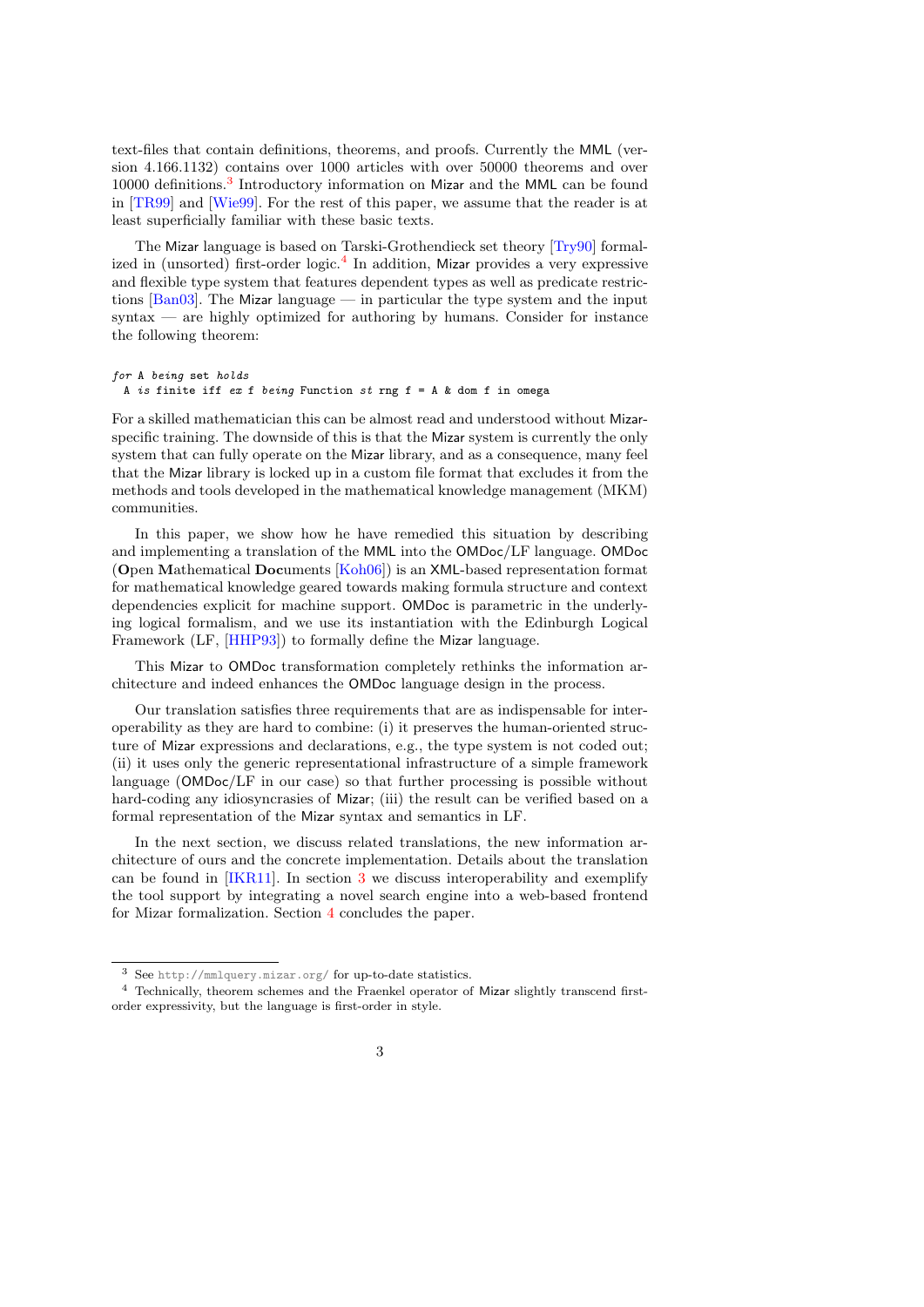#### 2 Translating Mizar to OMDoc

The motivations for a translation of the Mizar library are not particular to the OMDoc format, and it is therefore not very surprising that the work reported on in this paper is not the first attempt to translate the Mizar library.

When processing Mizar text we have the choice between two levels of language: The pattern-level (presentation-level) language is the rich human-oriented external syntax in which Mizar articles are written; and the constructor-level (semantic level) is the machine-internal representation used in the Mizar system.

The Mizar project produces a hyper-linked, pretty-printed version of the assertions of a Mizar article for publication in the journal Formalized Mathematics [\[Ban06a\]](#page-10-1) with its electronic counterpart the Journal of Formalized Mathematics [\[JFM\]](#page-11-7). This pattern-level translation generates a human-oriented presentation of Mizar articles, where formulae are presented in mathematical notation using LATEX and parts of the Mizar logical language are verbalized.

There have been various early hand translations of selected Mizar articles for benchmarking automated theorem provers (see e.g. [\[DW97\]](#page-11-8)). In 1997/8 Czeslaw Bylinski and Ingo Dahn translated the MML into a PROLOG syntax by extending the Mizar system with a custom (constructor-level) PROLOG generator. This was done independently of the main Mizar code base, and as a result soon desynchronized with it. A structure-preserving transformation of constructor-level Mizar to OMDoc has been also attempted in [\[BK07\]](#page-11-9), but has remained partial. Constructorlevel Mizar has been used for information retrieval purposes in the MMLQ system which provides a web interface to and a query language; see [\[Ban06b\]](#page-11-10) for details.

Finally, the last author has defined a custom XML format in [\[Urb06c\]](#page-11-11) covering initially mainly the constructor-level, and modified Mizar to use this format internally. In this way it is ensured that this XML format cannot desynchronize from the (often rapid) Mizar development, and can be used as a faithful translation layer for external tools. At the same time, this means that the format has to be quite Mizar-oriented, and its use in generic MKM systems typically requires a translation layer. One such layer — the MPTP system  $[Urban]$  — has been developed for translation targeted at automated theorem proving systems based on the TPTP syntax. The MPTP translation is mostly concerned with semantics and formulas, the presentation layer is practically omitted there, and a custom proof translation was only added experimentally later in [\[US08\]](#page-11-13).

The work presented here is analogous to the MPTP translation in that it uses the Mizar XML as an API suitable for implementing a translation to a general mathematical format, allowing a number of independently developed general tools to work with the MML.

## 2.1 Representing the Mizar Language in OMDoc

OMDoc is a content markup format and data model for mathematical documents. It models mathematical content using three levels of abstraction:

Object Level: OMDoc uses OpenMath and MathML as established standards for the markup of *formulae*. Mizar types, terms and formulas correspond to this level.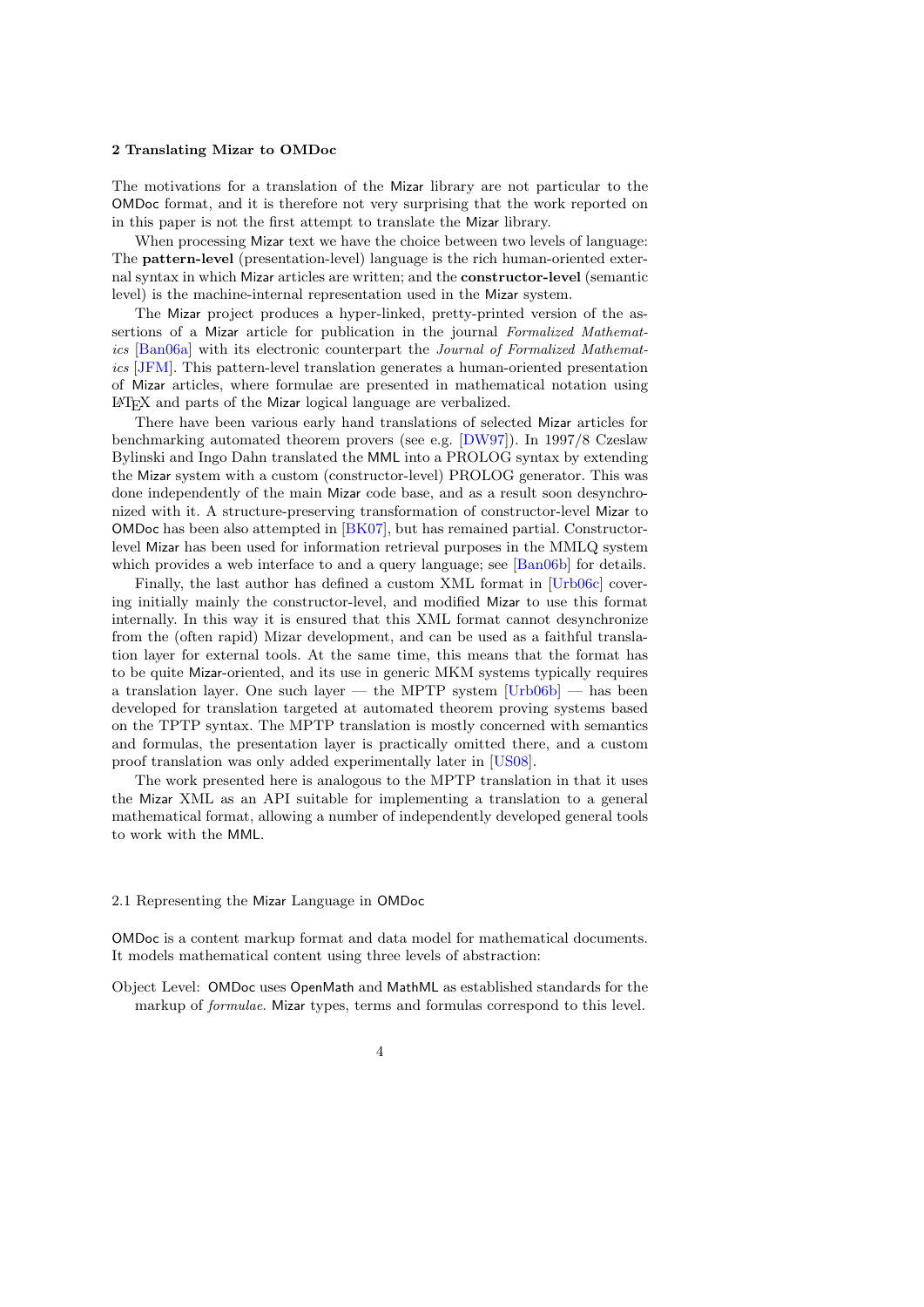- Statement Level: OMDoc supplies original markup for explicitly representing the declarations and assertions in mathematical theories. Mizar definitions, theorems, schemes, notations, and registrations correspond to this level.
- Theory Level: Finally OMDoc offers original markup that allows for clustering sets of statements into theories as well as specifying relations between them (inclusions, morphisms). Mizar articles and imports between them correspond to this level.

Core OMDoc concentrates on the structural relations between these mathematical concepts. It deliberately avoids fixing language primitives for them and abstracts from specific mathematical foundations. This is a crucial design choice that makes OMDoc a universal representation format while remaining manageably simple.

For the case of Mizar, this means that core OMDoc does not feature exact analogues to Mizar's sophisticated definition principles. Neither can it adequately represent the theoremhood property that defines the semantics of Mizar formulae. This is not surprising because these features are highly specific to the syntax and semantics of individual languages. The extension of core OMDoc with such language-specific features is the role of pragmatic OMDoc, which we will discuss next.

Core OMDoc uses a minimal set of conceptually orthogonal representational primitives, resulting in expressions with canonical structure, which simplifies the theoretical analysis and implementation of core OMDoc expressions (e.g., see [\[KRZ10\]](#page-11-14)). Pragmatic OMDoc, on the other hand, strikes a balance between verbosity and formality. It permits introducing a complex representational infrastructure that provides both a formal semantics and is intuitive for humans. In particular, the semantics of these language-specific extensions is defined entirely within core OM-Doc. Thus, OMDoc can provide multiple "pragmatic vocabularies" catering to different communities and their tastes.

OMDoc achieves a pragmatic object level by being parametric in the foundational framework in which the syntax and semantics of a language are formalized. More concretely, a logical framework — LF in our case — is described as an OMDoc theory. Then a logic — Mizar's first-order logic in our case — is defined as another OMDoc theory with meta-theory LF; this in turn serves as the meta-theory for the actual object language of interest — in our case Mizar's Tarski-Grothendieck set theory. Finally, individual Mizar articles are represented as (conservative) extensions of this theory. The respective meta-theory induces the pragmatic semantics of the object theories: In particular, the LF type system induces the definition of well-formedness and provability of Mizar formulae. For the details, we refer to the MMT fragment  $[RK11]$  of OMDoc for the general framework and to  $[IR11]$  for the formalization of Mizar in LF.

To achieve a pragmatic statement level, we make use of statement patterns, which were introduced recently in MMT by Fulya Horozal and the third author. A statement pattern introduces a new kind of statement together with concrete syntax for it. Moreover, it defines the semantics of these statements in terms of core OMDoc. For example, standard first-order logic is defined using three patterns for function symbols, predicate symbols, and axioms/theorems, respectively. A pattern can have free variables, e.g., for the arity of a function symbol; and specific instances of a pattern must provide substitutions for these free variables. To define Mizar, we need to add several sophisticated patterns, e.g., we need a single pattern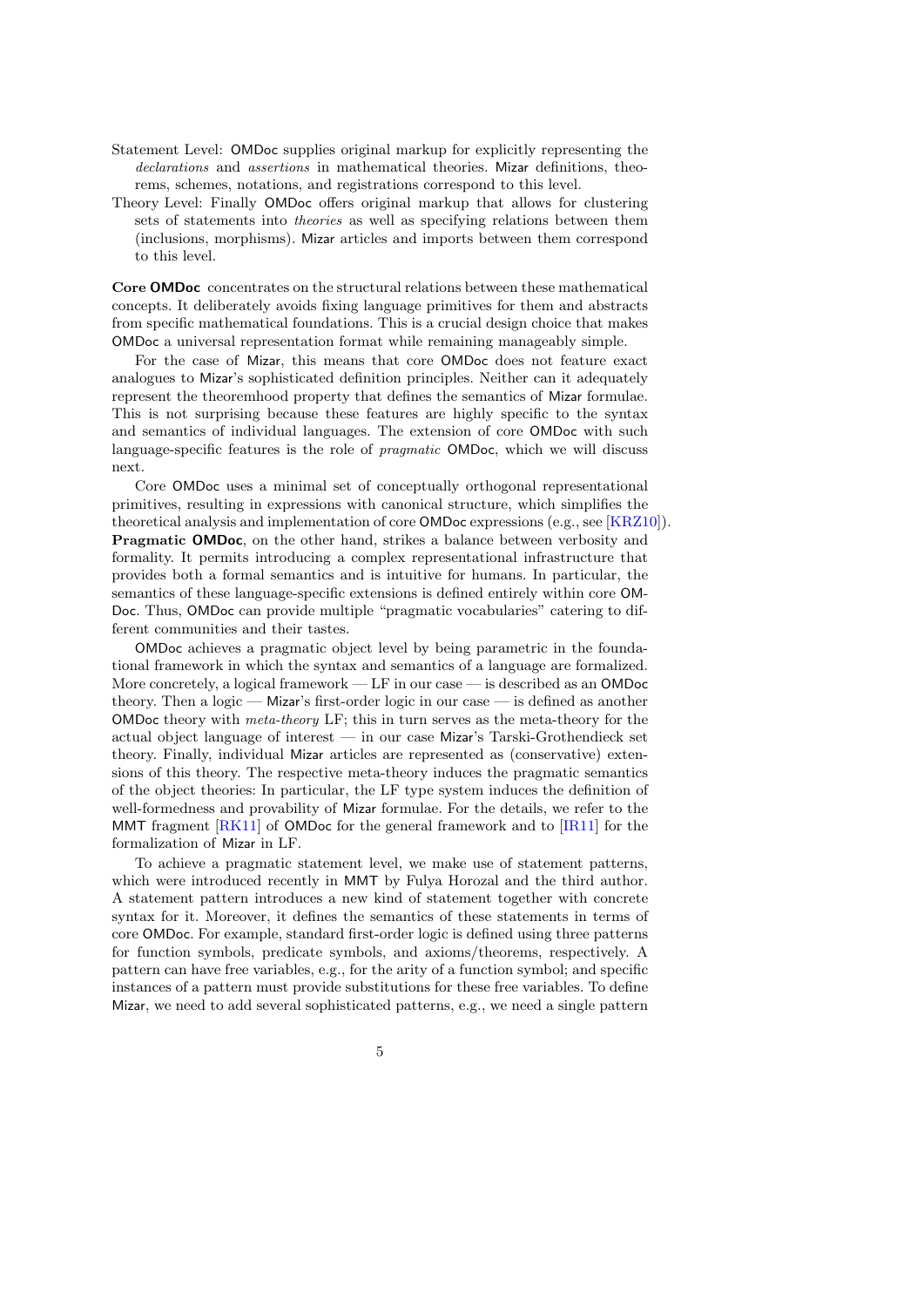for case-based implicit function symbol definitions. This way, we are able to give a formalization of the syntax and semantics of both the object level and statement level of Mizar.<sup>[5](#page-5-0)</sup> Effectively, we are able to recover a fragment of OMDoc that is isomorphic to Mizar.

#### 2.2 Translating the Mizar Library to OMDoc

The representation of Mizar in OMDoc was the crucial prerequisite for translating the MML to OMDoc: It provides an ideal translation target because the non-trivial aspects of the translation can be delegated to the generic elaboration mechanisms implemented in the MMT toolkit.

Every Mizar article is translated to an OMDoc theory that includes the OM-Doc theory for Tarski-Grothendieck set theory and thus those for Mizar and LF. The acyclic imports-relation between Mizar articles can be directly translated to the inclusion relation between OMDoc theories. Then for each statement within the article's body, we identify the respective statement pattern and generate the corresponding OMDoc instance. For a simple example, let us look at a theorem statement from the article BOOLE

# theorem for X being set holds  $X \setminus \{ \} = X$

Mizar exports it as the following constructor-level XML representation:

```
<Proposition line="34" col="5" plevel="" propnr="1">
  <For pid="0" vid="1">
<Typ kind="M" nr="1" pid="1" aid="HIDDEN" absnr="1"><Cluster/><Cluster/></Typ>
    <Pred kind="R" nr="1" pid="9" aid="HIDDEN" absnr="1">
<Func kind="K" nr="6" pid="6" aid="XBOOLE_0" absnr="2">
        <Var nr="1"/>
         <Func kind="K" nr="5" pid="5" aid="XBOOLE_0" absnr="1"/>
      </Func>
      <Var nr="1"/>
    </Pred>
  </For>
</Proposition>
```
We will first translate the asserted formula — an *object level* expression — to an OpenMath object.

All identifiers are translated to OpenMath symbols, which are identified by their theory and name. Note that Mizar exports the identifiers in the MML text above as pointers to arrays of constructors in Mizar articles. For instance, the identifier set is identified as the first mode definition in article HIDDEN by the aid, kind and absnr attributes in line 4. This representation is necessary to disambiguate the overloaded user-visible names. We reuse this naming scheme and translate set to the <OMS module="HIDDEN" name="M1"/>.

In general, we have to distinguish several cases. Logical symbols and constructs are implicit in Mizar and do not have an internal Mizar identifier. In OMDoc, those are declared in the respective meta-theory and translated accordingly. For example, the operator for  $\overline{\ }$  being  $\overline{\ }$  st  $\overline{\ }$  is translated to <OMS module="mizar" name=" for"/>. Non-logical symbols that are fixed in Mizar's set theory such as set are translated to symbols declared in the theories HIDDEN and TARSKI. Finally, every article can refer to all locally declared or included identifiers. For example, the

<span id="page-5-0"></span><sup>5</sup> The corresponding pragmatic theory level is ongoing work, but not needed for Mizar.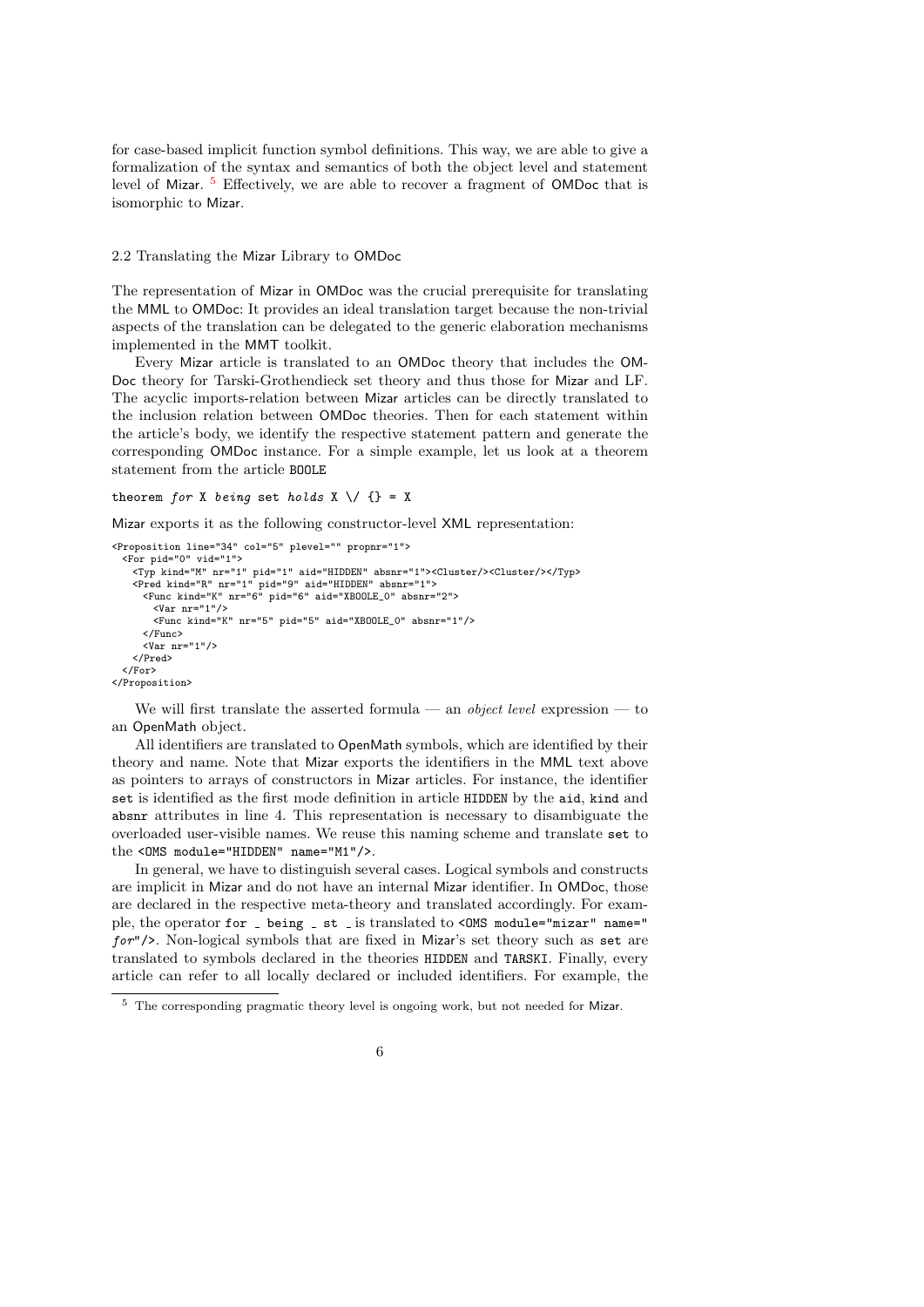above theorem refers in line 5 to the 5th functor declared in the article XBOOLE\_0, i.e., {}. It is translated to the symbol <OMS module="XBOOLE\_0" name="K5"/>. This process works because we translate all articles to OMDoc theories in dependency order.

Mizar expression forming constructs like the Pred element are translated into OpenMath applications using the OMA element: Its first child is the applied constructor (a function, predicate, mode, attribute, structure, aggregator, or selector identifier) and the remaining children are the arguments. Similarly, Mizar quantifiers like the For element are translated into OpenMath bindings using the OMBIND element and LF's higher-order abstract syntax. As we see, the translation of objects only poses little problems given the XML representation. To understand the translation of statement level constructs, let us continue with the theorem above.

In core OMDoc, it is translated to a symbol using the Curry-Howard representation of formulae-as-types and proofs-as-terms. That means, we generate a symbol with name T1 in the theory XBOOLE 0 whose type is given by the asserted formula. Our translation currently does not cover proofs because Mizar can only export partial proof objects. If proof objects were exported, we would similarly translate a proof to an OpenMath object, using the proof constructors which are already part of the OMDoc theory mizar. This OpenMath object would then occur as the definiens of the symbol T1. In particular, because we are using the typing relation of LF, OMDoc can guarantee the correctness of the proof.

While formally adequate, the Curry-Howard representation is not appealing to many users. Therefore, we use pragmatic OMDoc instead: We declare a pattern for theorems in the OMDoc theory mizar of the form

$$
pattern theorem for f: prop, p: proof f \longrightarrow thm: f = p
$$

Here we use an abbreviated OMDoc syntax where boldface keywords correspond to OMDoc's XML elements. theorem is the name of the pattern, and  $f$  and  $p$  are free variables of the pattern that act as placeholders. Then, if  $F$  is the asserted formula and  $P$  its proof, we generate in the theory XBOOLE  $\circ$  an instance of the form

instance T1 of theorem with  $f = F, p = P$ ,

which elaborates to the core OMDoc declaration

$$
T1 / thm : proof F = P.
$$

Among the statement level constructs of Mizar, the translation of theorems is the simplest case. We need more involved patterns for the remaining statements of the Mizar language. In particular, these are the definitions (of functors, predicates, modes, attributes, or structures), schemes, and registrations, all of which come in multiple variants, e.g., case-based functor definition without default case. The complete list of over 30 patterns that are part of the Mizar representation in OMDoc can be found in [\[IKR11\]](#page-11-6).

#### <span id="page-6-0"></span>2.3 Implementation

The OMDoc theories defining the Mizar language have been written manually once and for all. The translation of the Mizar library must be automated to be scalable.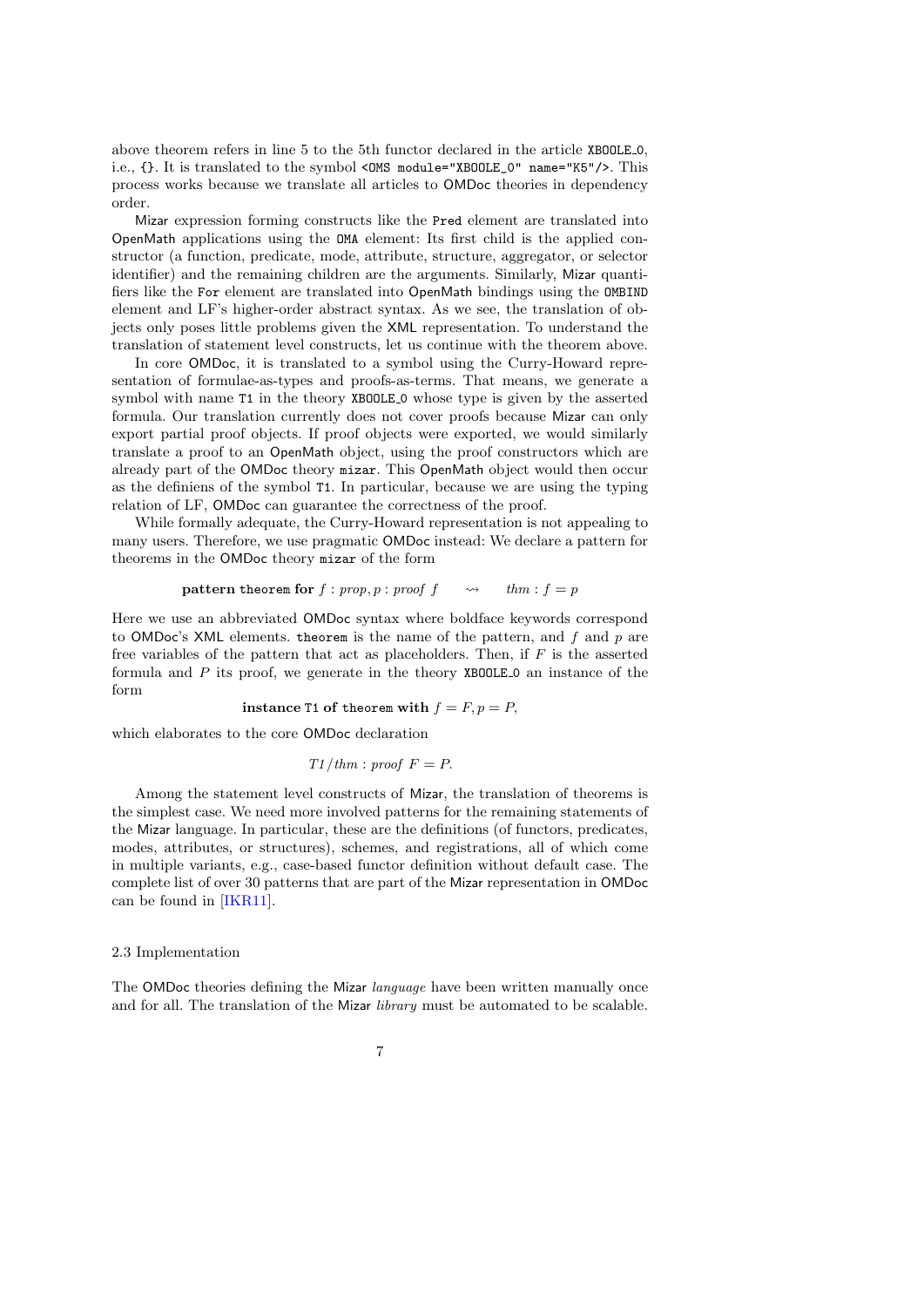We have implemented the translation as a complex processing pipeline within the MMT tool.

- 1. Mizar is run over the whole library transforming miz input files to xml. This represents the state before the work presented here.
- 2. Our translator reads all xml files (in dependency order) and parses them into custom Scala classes that model the constructor level Mizar language.
- 3. The translator then translates each article into Scala classes for OMDoc. The latter are part of the MMT tool, which serializes them as omdoc files. At this point the Mizar-specific part of the translation is over.
- 4. The generic algorithms in the MMT tool elaborate the pragmatic OMDoc to core OMDoc.

All involved files are available at <https://tntbase.mathweb.org/repos/oaff/mml/>. The translator consists of 88 Scala classes and 47 Scala objects, which are available at <https://svn.kwarc.info/repos/MMT/src/mmt-mizar>. Running the steps 2-4 of the pipeline on all 1129 files of the MML takes 41:40 minutes using a Intel Core i5-2410M Processor and 4GB of RAM. A fine grained breakdown is given in the table below.

| Format          | Total file size (raw/zipped) | Generation time     |
|-----------------|------------------------------|---------------------|
| Mizar source    | 77.5 MB / 13.5 MB            |                     |
| Mizar XML       | 8.6 GB / 425.0 MB            |                     |
| pragmatic OMDoc | 894.8 MB / 22.7 MB           | $29:46 \text{ min}$ |
| core OMDoc      | $1015.3$ MB $/$ $25.3$ MB    | $11:54 \text{ min}$ |

## <span id="page-7-0"></span>3 Interoperability with OMDoc-based Applications

The Mizar to OMDoc translation interfaces the Mizar system and library to a variety of systems and tools developed directly for OMDoc or interfaced to it. In this section, we will exemplify this by indexing the translated library in the Math-WebSearch engine, a web service capable of crawling, indexing and querying content-rich representation formats. Up to now, the MATHWEBSEARCH engine has mainly been used on semi-formal mathematical content to answer instance queries, which can help users find partially recalled formulae  $[K$06]$ .

# 3.1 Applicable Theorem Search (ATS) via Unification Queries

For Mizar we can also index formula schemata: variables quantified by the universal quantifier  $\forall$  and the dependent types constructor  $\Pi$  give rise to meta-variables in the index, given a suitable extension of the MATHWEBSEARCH crawler. These metavariables allow to pose unification queries to MathWebSearch and thus query for theorems applicable to a given situation. We fortify our intuition on this with an example: say we want to prove the reflexivity of ordinal division (every ordinal divides itself)

for k being Ordinal ex a being Ordinal st  $k = k *^*$  a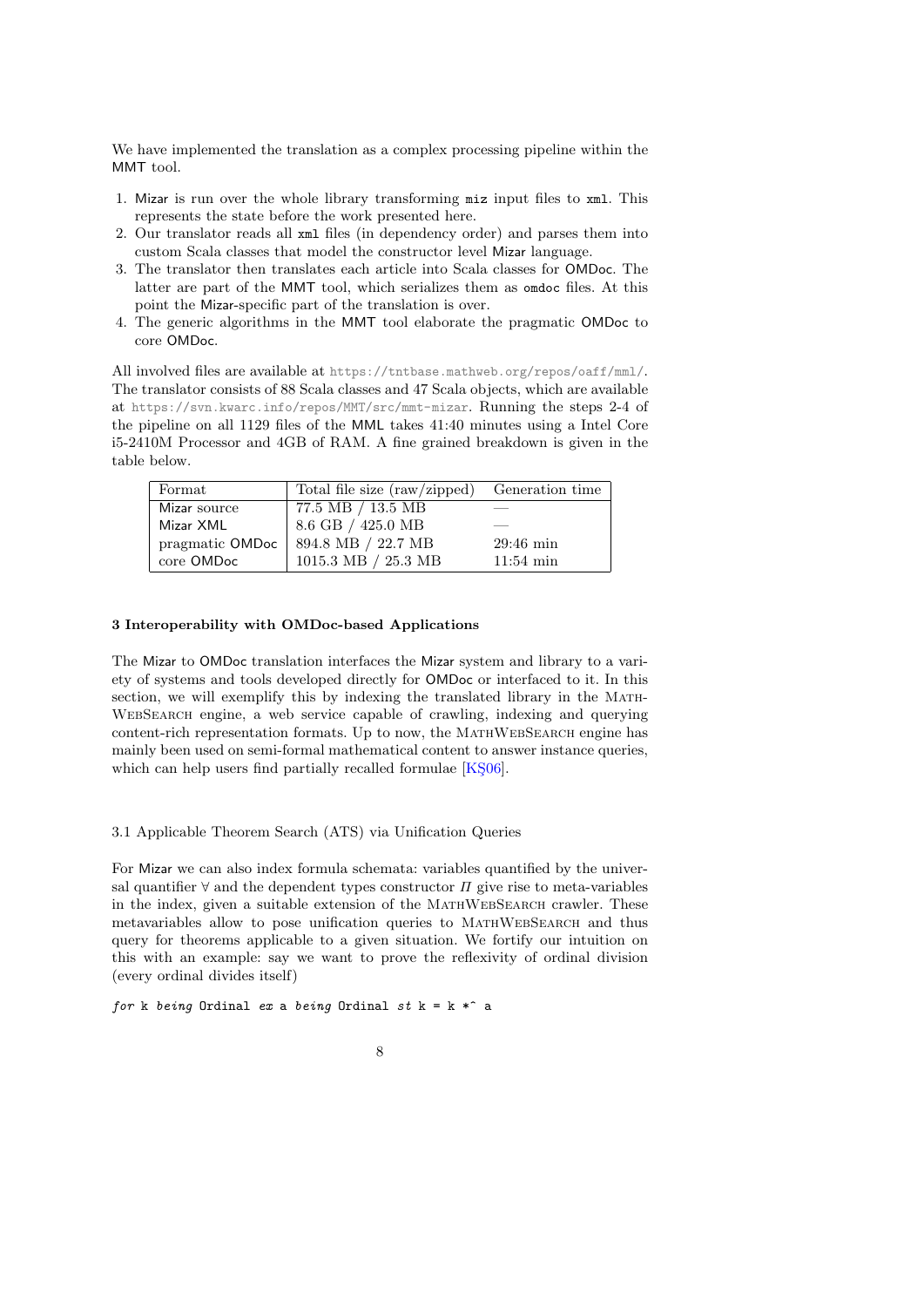The first (straightforward) step in the proof  $6$  is to first fix k so that it becomes a (local) constant of type Ordinal, and the goal changes to:

ex a being Ordinal st  $k = k *^*$  a

which reduces the proof to finding the theorem ORDINAL2:39:<sup>[7](#page-8-1)</sup>

for A being Ordinal holds (  $1 *^* A = A \& A *^* 1 = A$  )

which directly concludes the proof after splitting the conjunction. In this simple example (chosen for the ease of exposition), it is reasonable to assume that a knowledgeable Mizar user knows where to find ORDINAL2:39, but this might not be the same for new users of the large Mizar library, or even experienced users who have not worked with ordinals in Mizar before. We all know situations, where some remote theorem would have saved us days or months of work. In our situation, the existential structure of the subgoal above can directly be used as a unification query  $k = k *^*$  \$a, where \$a is a query variable. Note that this query unifies with subformula  $A *^ 1 = A$  of ORDINAL2:39. To enhance coverage we have extended the crawler of MathWebSearch to include the symmetric version of all equalities, so that we find  $A = A *^ 1$  in the index. Indeed MATHWEBSEARCH reports a hit for our query with unifier  $\sigma := {\S A \mapsto k, \S a \mapsto 1}$ . Note that  $\sigma$  already gives most of the information needed to apply ORDINAL2:39 in the proof.

### 3.2 Realizing an ATS Service for Mizar

To index MML in MathWebSearch, the MMT tool generates a MathWebSearch harvest — essentially the list of all OpenMath objects occurring in the OMDoc files together with the URIs of their occurrences. The harvests for the MML take up 154.2 MB (4.4 MB zipped), the substitution tree index uses 891 MB of RAM and can be generated in 5:40 min. After indexing the MATHWEBSEARCH service is ready to respond to search queries.

Even though the two extensions to the index creation were triggered by the Mizar ATS application, we have realized them more generally and integrated them into the MMT system: The properties of being universal quantifiers and symmetric relations can be formulated for logics in general, by specifying logic views (MMT morphisms between meta-theories) from a special theory of "universalness" and "symmetry" respectively. Given a suitable development of the logics, an MMTaware MathWebSearch crawler can determine the universal quantifiers and symmetric logical constants and treat them specially in the way described above.

To make the ATS service usable for an average Mizar author, it needs to be embedded into a development environment. For that we are experimenting with the MizAR [\[US10\]](#page-11-18) system, a frontend for verification, presentation, and automated reasoning services for Mizar developed by the last author. We have extended MizAR by a facility to generate MathWebSearch queries (in MML form; after all we do not want the Mizar user to have to learn to pose MathWebSearch queries in the native content MathML form). For that we employ the transformation described in

<span id="page-8-0"></span><sup>&</sup>lt;sup>6</sup> Indeed the actual proof in the Mizar library proceeds like this: The definition of ordinal division is at [http://mizar.uwb.edu.pl/version/7.12.01\\_4.166.1132/arytm\\_3.html#D3](http://mizar.uwb.edu.pl/version/7.12.01_4.166.1132/arytm_3.html#D3), click on the "reflexivity" keyword there and then on the "proof" keyword.

<span id="page-8-1"></span><sup>7</sup> [http://mizar.uwb.edu.pl/version/7.12.01\\_4.166.1132/html/ordinal2.html#T39](http://mizar.uwb.edu.pl/version/7.12.01_4.166.1132/html/ordinal2.html#T39)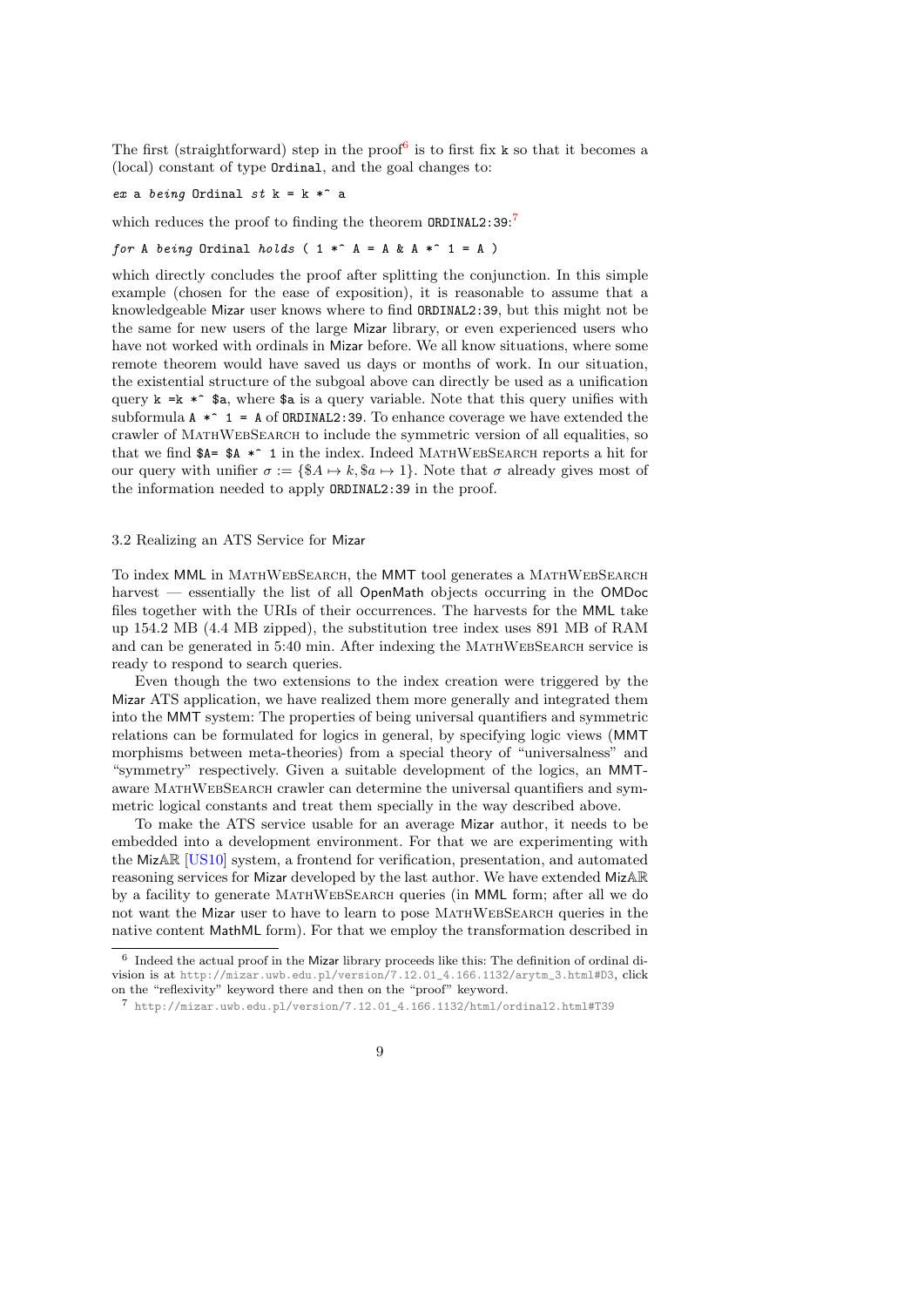Section [2.3](#page-6-0) again: The query (we directly use existentially quantified variables as query variables for familiarity) is loaded into Mizar and exported as XML constructor form. Our translator transforms into OMDoc and content MathML, which is then passed on to the MathWebSearch web service via a HTTP POST request. MathWebSearch answers this request with a list of hits, where a hit consists of a URI reference which specifies the matching subterm together with a unifying substitution. Note that since the MathWebSearch index is fed by MizAR, the URIs are MizAR URIs<sup>[8](#page-9-1)</sup>, which can be used to cross-link results to the Mizar source. In contrast to index creation, efficiency of query translation is of essence, but our translation pipeline is fast enough in practice as queries are relatively small.

Figure [1](#page-9-2) shows the result of the integration described above. Here, we are in the proof of reflexivity of ordinal division as described above. The built-in proof support by the Mizar engine has failed, and the MizAR system has called the MATHWEBSEARCH engine on the existential subgoal (which can be directly translated into a Math-WEBSEARCH query as described above). MATHWEB-SEARCH returns the two hits as clickable MizAR links, the second<sup>[9](#page-9-3)</sup> one allows to complete the proof directly.



<span id="page-9-2"></span>Fig. 1 A Mizar Proof Attempt with ATS Hints

#### <span id="page-9-0"></span>4 Conclusion

In this article we have described a translation of the Mizar mathematical language to the OMDoc format and exhibited the interoperability afforded by interfacing Mizar to an OMDoc-based service: the applicable theorem search service. The only integration work necessary was on the MizAR side: the transformation had to be integrated into index creation and query translation, and a user interface for displaying results had to be developed. Note that even this simple integration yields a new service for the Mizar community: earlier information retrieval services like the MoMM [\[Urb06a\]](#page-11-19) and MMLQ [\[Ban06b\]](#page-11-10) systems provided subsumption-like and database-like queries different from what unification queries provide. We plan to investigate those in more details in the future in the MizAR setting, which we also plan to integrate within the new MizarWiki platform [\[UARG10\]](#page-11-20).

<span id="page-9-1"></span><sup>8</sup> In fact, the URIs are not processed by MathWebSearch in any way, just reported back when they correspond to a hit.

<span id="page-9-3"></span> $9\,$  Note that result list ordering is almost completely unexplored territory for mathematical search; see [\[PK11\]](#page-11-21) for a discussion.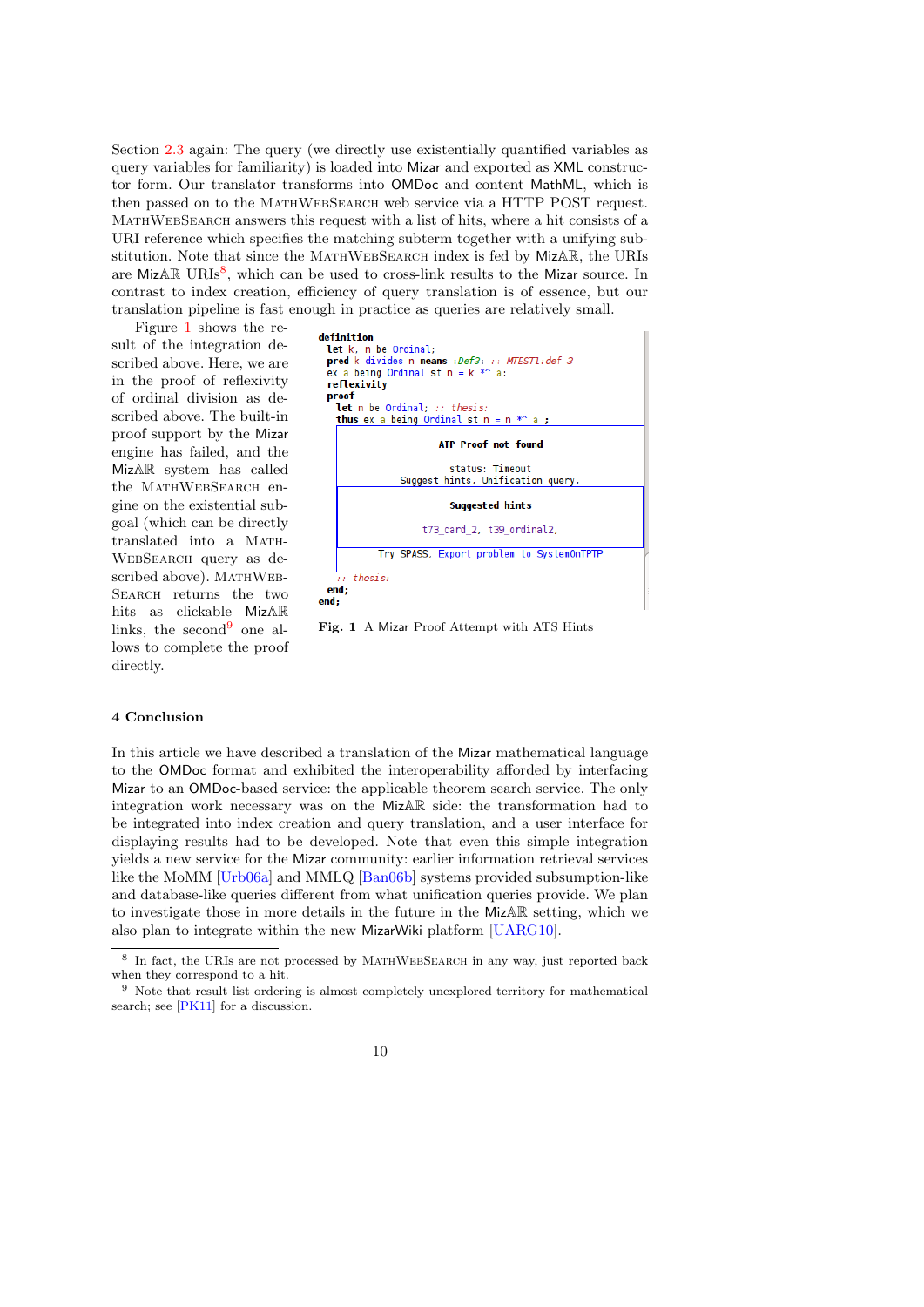Currently, the Mizar to OMDoc translation does not cover proofs in the Mizar library (arguably one of the most important parts), and we are planning to ex-tend the coverage soon.<sup>[10](#page-10-2)</sup> To the extent that Mizar can export proofs, this will be straightforward using our existing formalization of Mizar's inference rules in LF. The OMizar format currently only exists at the data structure level in the MMT system. We also want to give it an XML syntax, so that it can be used as a more accessible representation format for Mizar– and thus interoperability and/or storage format. We hope that this will also inform us in the endeavor of creating a truly universal pragmatic level of the OMDoc format.

Finally, the rudimentary ATS service we have presented in this paper serves as a valuable test corpus and evaluation target for the MathWebSearch engine. The ATS has already triggered extensions in the index creation as we have discussed above. In the future, we will tackle types and restrictions, an issue we have all but swept under the carpet in this paper that is of utmost practical importance as the experience with the Mizar library shows. On the one hand we want to extend the leftmost substitution trees used as an index structure in MathWebSearch to cover typed unification. On the other hand, we want to extend the index so that it can handle restrictions, i.e., if we have a theorem of the form  $\forall x A \Rightarrow \forall y B \Rightarrow C$ , the restrictions A and B should be passed along with the variables x and  $y$ , respectively. However, in contrast to type constraints, which can be resolved eagerly during typed unification, restrictions are residuated (i.e., accumulated in the result to be discharged by the user or later reasoning processes). In settings like the Mizar logic which has a complex, dependently typed type system, we conjecture that typed unification and residuation have to be mixed to be effective. Note that simple forms of typed unification are almost trivial to integrate into MATHWEBSEARCH, but we want to make the treatment of types and restrictions logic-independent. We conjecture, that this can be done in the same manner we have discussed for the universal quantifiers and symmetry of equality via logic views.

Acknowledgements We gratefully acknowledge the contribution of two colleagues in this article: Fulya Horozal for sharing her work on patterns and their elaboration at a very early stage, and Corneliu Prodescu for his help with and extensions of the MATHWEBSEARCH system.

#### References

- <span id="page-10-3"></span>ACD+10. Serge Autexier, Jacques Calmet, David Delahaye, Patrick D. F. Ion, Laurence Rideau, Renaud Rioboo, and Alan P. Sexton, editors. Intelligent Computer Mathematics, 10th International Conference, AISC 2010, 17th Symposium, Calculemus 2010, and 9th International Conference, MKM 2010, Paris, France, July 5-10, 2010. Proceedings, volume 6167 of Lecture Notes in Computer Science. Springer, 2010.
- <span id="page-10-0"></span>Ban03. Grzegorz Bancerek. On the structure of Mizar types. Electronic Notes in Theoretical Computer Science, 85(7), 2003.
- <span id="page-10-1"></span>Ban06a. Grzegorz Bancerek. Automatic translation if Formalized Mathematics. Mechanized Mathematics and Its Applications, 5(2):19–31, 2006.

<span id="page-10-2"></span><sup>10</sup> Note that handling of proofs has been typically delayed to the second phase in similar Mizar exporting projects like MPTP and MML Query, because a lot of useful functionality can be developed already without proofs.